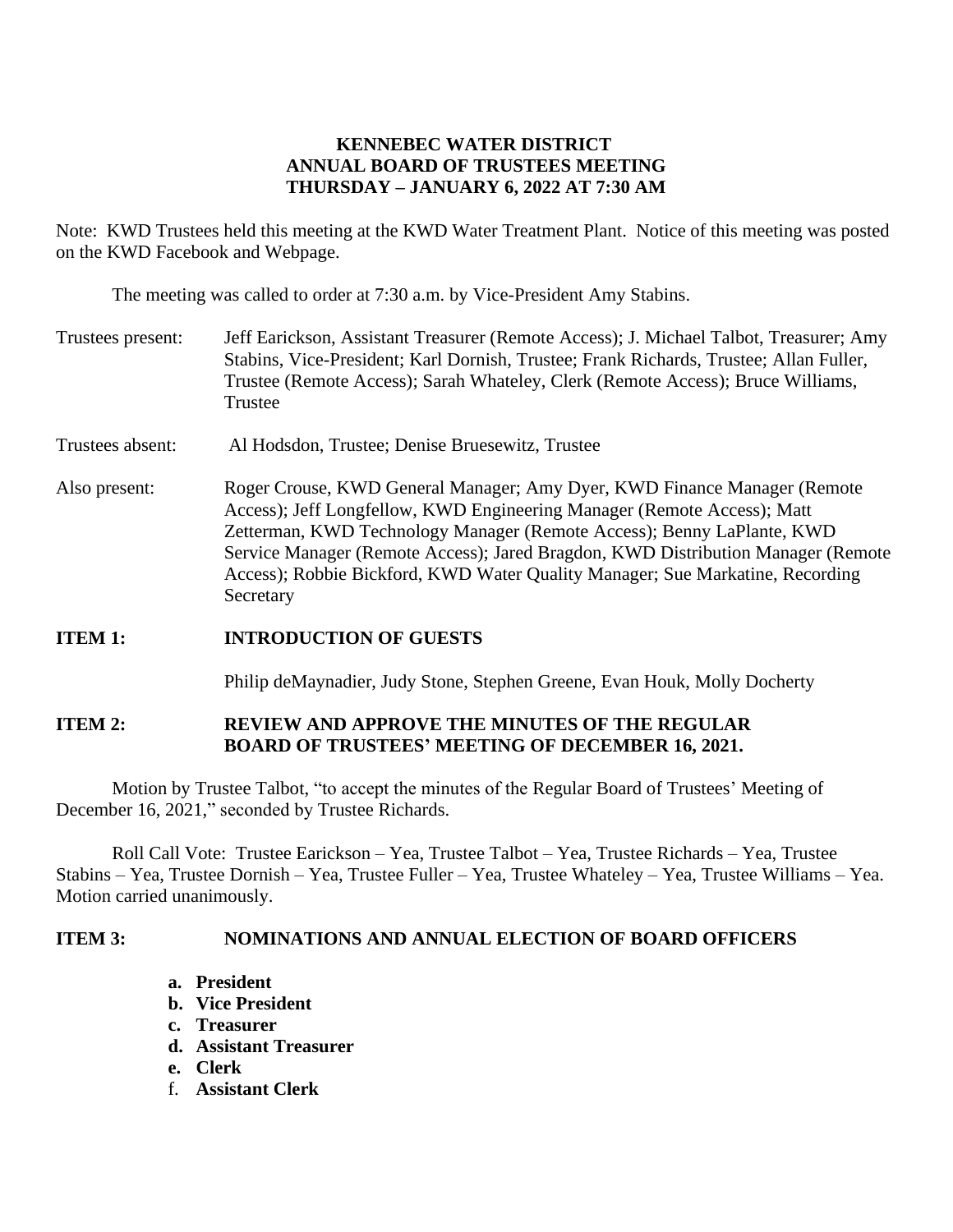After some discussion, a motion was made to nominate the available positions for the 2022 KWD Board of Trustees Officers.

Motion by Trustee Williams, "to elect the following slate of officers for 2022: Amy Stabins, President; Frank Richards, Vice President; J. Michael Talbot, Treasurer; Jeff Earickson, Assistant Treasurer; Sarah Whateley, Clerk; Roger Crouse, Assistant Clerk," seconded by Trustee Dornish.

Roll Call Vote: Trustee Earickson – Yea, Trustee Talbot – Yea, Trustee Richards – Yea, Trustee Stabins – Yea, Trustee Dornish – Yea, Trustee Fuller – Yea, Trustee Whateley – Yea, Trustee Williams – Yea. Motion carried unanimously.

#### **ITEM 4: ANNUAL BOARD APPROVAL PROVIDING KWD AUTHORITY TO FILE LIENS:**

## **a. Motion needed: "To commit the authority for collection of the rates and other charges of the Kennebec Water District in 2022 to the Treasurer of the Kennebec Water District Board of Trustees."**

It was the consensus of the Trustees to commit to the KWD Treasurer/Assistant Treasurer the KWD rates and other charges for collection.

Motion by Trustee Richards, "to commit the authority for collection of the rates and other charges of the KWD in 2022 to the Treasurer/Assistant Treasurer of the KWD Board of Trustees," seconded by Trustee Dornish.

Roll Call Vote: Trustee Earickson – Yea, Trustee Talbot – Yea, Trustee Richards – Yea, Trustee Stabins – Yea, Trustee Dornish – Yea, Trustee Fuller – Yea, Trustee Whateley – Yea, Trustee Williams – Yea. Motion carried unanimously.

#### **ITEM 5: REVIEW AND APPROVAL OF ACCOUNT WARRANT**

Motion by Trustee Talbot, "to ratify the January 6, 2022 total warrant of checks released for \$152,768.96," seconded by Trustee Earickson.

Roll Call Vote: Trustee Earickson – Yea, Trustee Talbot – Yea, Trustee Richards – Yea, Trustee Stabins – Yea, Trustee Dornish – Yea, Trustee Fuller – Yea, Trustee Whateley – Yea, Trustee Williams – Yea. Motion carried unanimously.

#### **ITEM 6: SOUTH NARROWS PENINSULA HARVESTING PLAN – Staff response to December 9, 2021 letter from concerned citizens**

Mr. Crouse reviewed the proposed revisions to the South Narrows Peninsula Harvesting Plan associated with the written comments sent to the Board of Trustees on December 9, 2021. Mr. Crouse suggested that a limited attendee post-harvest site walk of the South Narrows Peninsula occur rather than a pre-harvest site walk.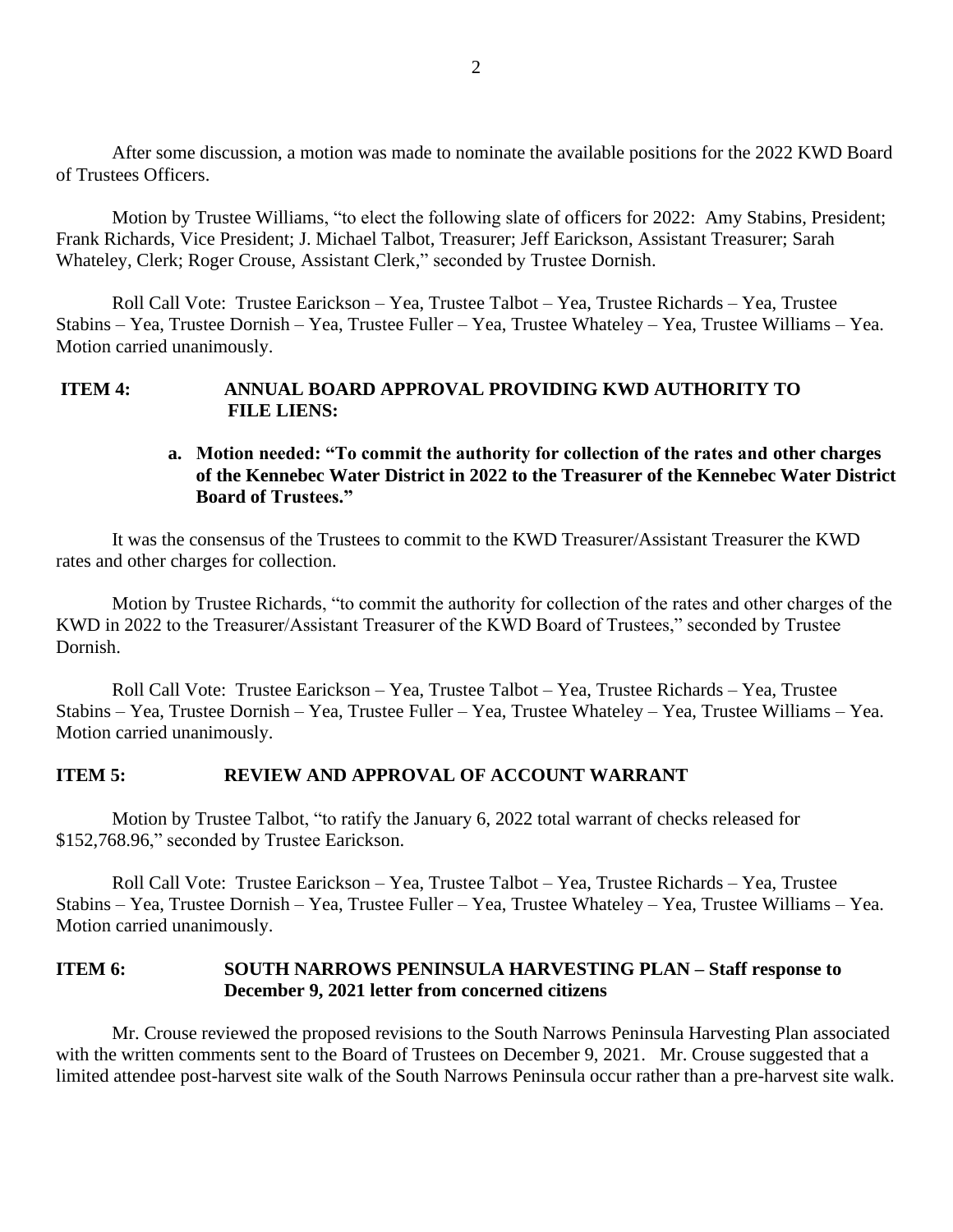Motion by Trustee Richards, "to authorize the General Manager to move forward with the South Narrows Peninsula Harvesting plan, as modified, and to provide an opportunity for a limited attendee postharvest site walk in the summer of 2022," seconded by Trustee Earickson. After discussion and questions by Board members a vote was taken.

Roll Call Vote: Trustee Earickson – Yea, Trustee Talbot – Yea, Trustee Richards – Yea, Trustee Stabins – Yea, Trustee Dornish – Yea, Trustee Fuller – Nay, Trustee Whateley – Yea, Trustee Williams – Yea. Motion carried.

### **ITEM 7: APPROVALS/MOTIONS NEEDED**

Approval of Agreement with ReVision Energy - response from ReVision Energy on proposed agreement modifications is still pending. No motion needed at this time.

### **ITEM 7: GENERAL MANAGER'S REPORT**

As part of their Board packet, the Trustees were provided with the General Manager's Report for review. Mr. Crouse updated the Board on a few items at today's meeting.

Motion by Trustee Talbot, "to accept the General Manager's Report as presented," seconded by Trustee Williams.

Roll Call Vote: Trustee Earickson – Yea, Trustee Talbot – Yea, Trustee Richards – Yea, Trustee Stabins – Yea, Trustee Dornish – Yea, Trustee Fuller – Yea, Trustee Whateley – Yea, Trustee Williams – Yea. Motion carried unanimously.

### **ITEM 8: DEPARTMENT REPORTS**

As part of their Board packet, the Trustees were provided with the Monthly Department Reports prepared by the respective managers.

Mr. Crouse reported that due to the work involved with the year-end financials, the December financial reports will be provided in February rather than the meeting on January 20, 2022.

Trustee Fuller made inquiries of KWD Managers regrading several items including EJP value added service, China Lake drawdown, clarifier screen replacement project, and GPS unit repair and availability. Responses were provided by the managers.

Mr. Bragdon reported that KWD has made an offer to a candidate for an open distribution technician position.

Motion by Trustee Talbot, "to accept the Department Reports as presented," seconded by Trustee Williams.